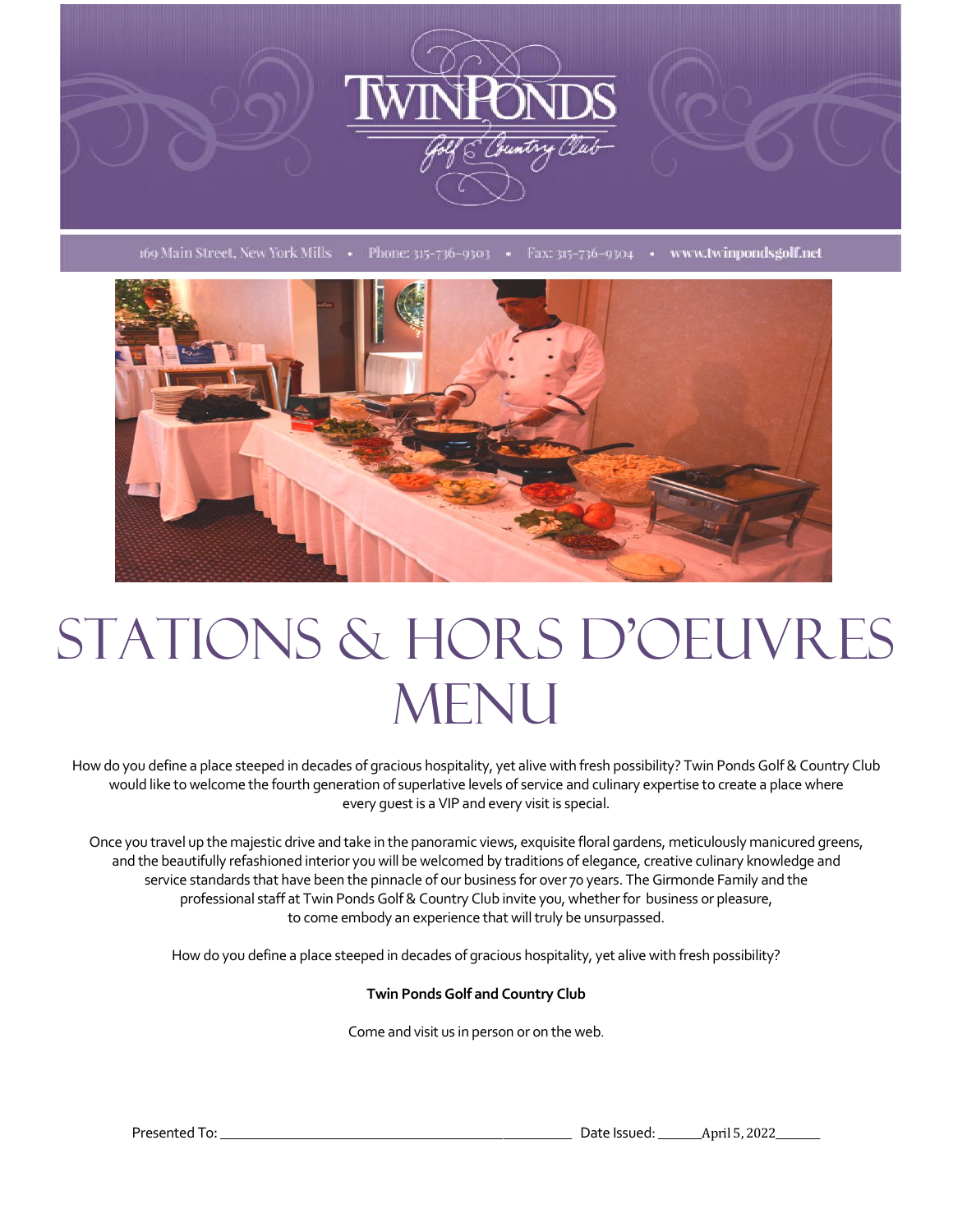# Hors d'oeuvres

*Average serving is 4 pieces per person*

#### Seafood Selections - Market Price

• Shrimp Cocktail

- Bacon wrapped Shrimp Skewers with Pineapple Wedge
- Smoked Salmon w/ Dill Crème Fraiche on a Cucumber Slice
	- Caviar Clams Casino
	- Smoked Salmon Bruschetta
	- Crabmeat stuffed Mushrooms
	- Mini Crab Cakes Mini Lobster Rolls
		- Bacon Wrapped Scallops
			- California Roll
		- Shrimp Cocktail Shooters

### MEAT SELECTIONS - \$150 TRAY (50 PIEC

CHAR-BROILED BABY LAMB CHOPS AVAILABLE AT MARKET PRICE

- Marinated Grilled Beef Skewers
- Melon wrapped with Prosciutto, Drizzled with Basil Oil
	- Mini Chicken Cordon Bleu
- Shaved Tenderloin with Caramelized Onion on Red Crisp Potato with Chipotle Aioli
	- Mini Chicken & Waffles
	- Mini Loaded Potato Skins
	- Cider Braised Pulled Pork in a Bourbon scented Pastry Shell
		- Sausage Mushroom Cap
		- Chicken & Pineapple Brochettes
			- Mini Beef Wellingtons

### Vegetarian Selections - \$140 Tray (50 pieces)

- Feta and Spinach stuffed Mushroom Caps
	- Tomato, Basil & Mozzarella Skewers
- Asparagus wrapped in Asiago Cheese Assorted Cocktail Quiche
	- Raspberry & Brie Phyllo
	- Pesto & Tomato Bruschetta
	- Caramelized Onion & Goat Cheese Tartlet
	- Grilled Cheese & Tomato Soup Shooters

## ICE Sculptures

*Beautiful Ice Sculptures are Available for your special event. Prices vary from design to degree of difficulty. We require a 60 day advance notice. Cancellation is NOT AN OPTION once booked.*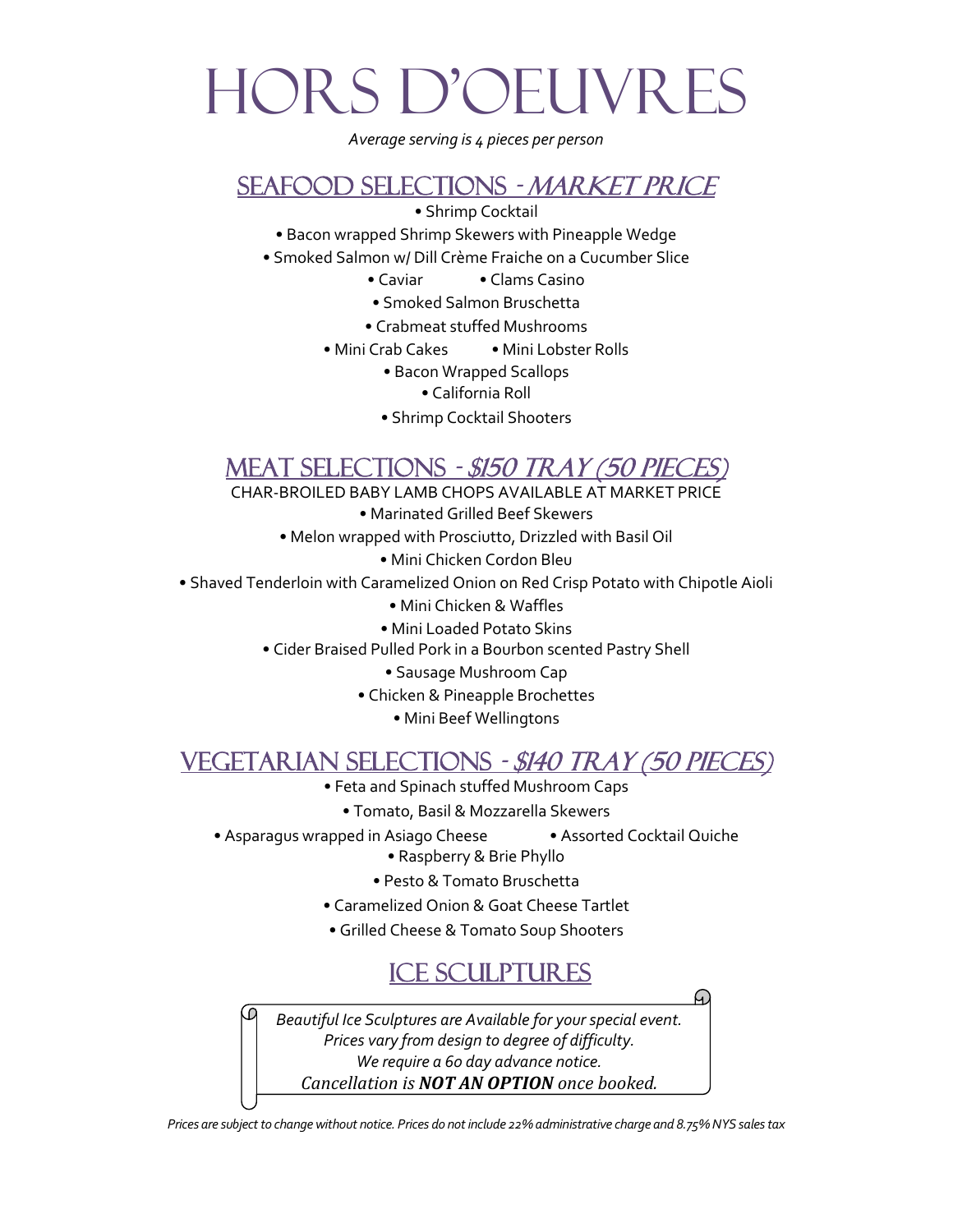# Stationary Displays

Raw Bar Display - Market Price (Unlimited Supply)

Littleneck Clams, Alaskan Crab Claws, Shucked Oysters, Jumbo Shrimp Cocktail, Marinated Mussels, Calamari Salad

#### **Condiments include:**

Cocktail Sauce, Lemon Wedges, Tabasco Sauce, Remoulade Sauce, Mignonette, Lemon Saffron Aioli

#### Cold Displays

**Imported & Domestic Cheese and Seasonal Fruit with Assorted Crackers**

One Hour Display **\$5.50 per person**

**Fresh Vegetable Crudités with Appropriate dips** One Hour Display **\$3 per person**



**Assorted Pates and Accompaniments** Duck Liver, Chicken Liver, Vegetable Terrine **Market**

**Charcuterie**

Artisanal Meats & Cheeses, Marinated Olives, Sweet & Hot Peppers, Seasonal Fruits, Baguettes, Crackers, Crudités **\$13 per person** Ĵ

### Grilled Vegetable Display

**\$8 per person** Grilled Red Sweet and Yellow Bell Peppers, Asparagus Spears, Eggplant, Zucchini, Summer Squash, Portobello Mushrooms

#### Sushi Display

**Assorted Rolls and/or Sashimi Market Price**

## Hot Cocoa Station

*\$5* **per person** Peppermint Sticks, Marshmallows, Cinnamon, Toffee Candy Bar, Whipped Cream, Caffeinated and decaffeinated Coffee and Tea with all appropriate accompaniments Just Coffee and Tea Station \$2.50 per person

**Our Staff of Creative Chefs will be more than happy to create a Dining Station or Display To meet your budget and taste. We can personalize a menu with your ideas, Creativity and vision in mind. Don't hesitate to ask!**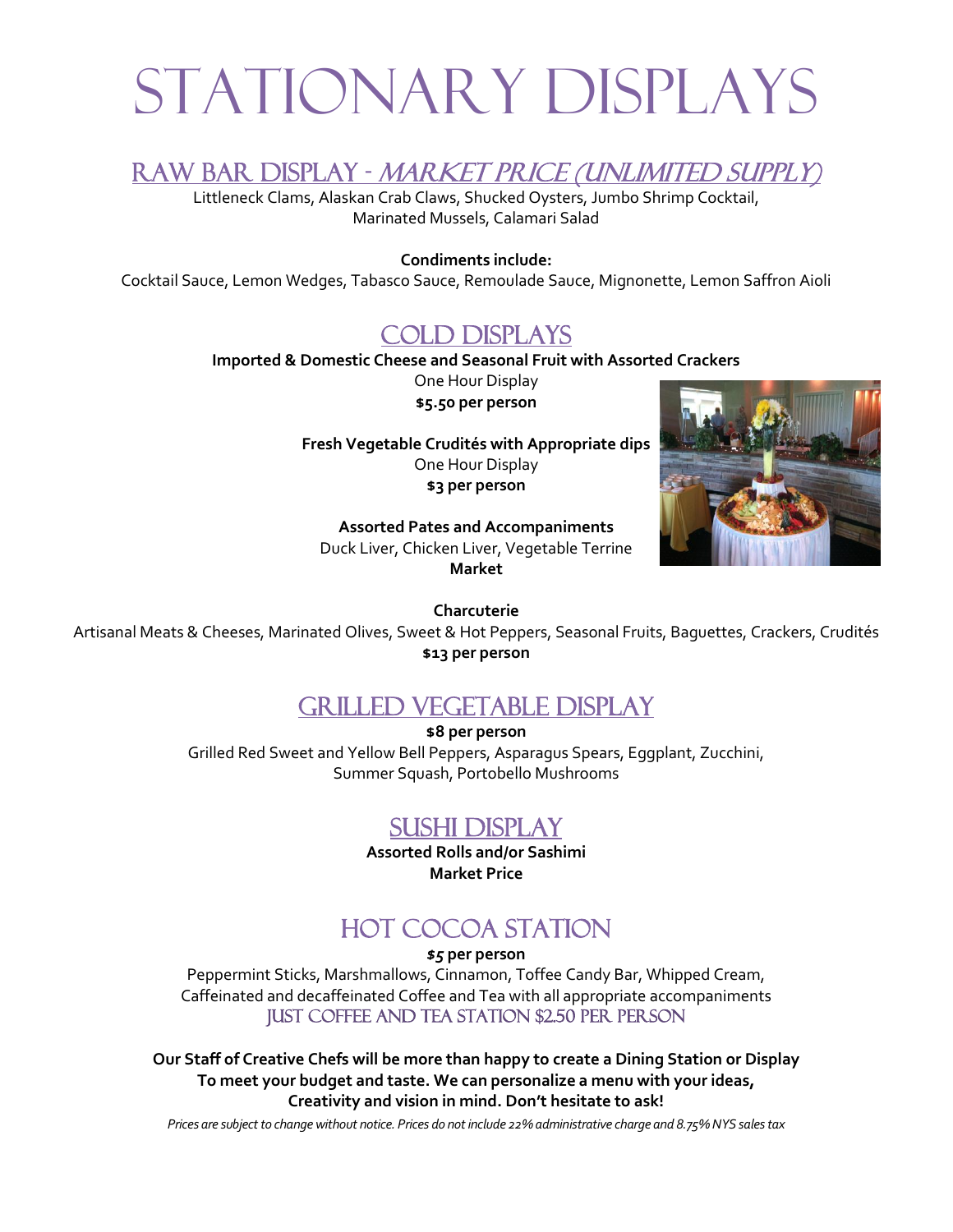# **STATIONS**

#### **Appropriate Stations are Chef Attended at no additional charge Displayed for One Hour**

## Antipasto Station

*\$12 per person*

Sliced Meats and Assorted Cheeses with Fresh Cut Lettuces, Roasted Red Peppers, Artichoke Hearts, Kalamata Olives, Hot Peppers, Pepperoncini, Tuna, Fresh Grilled Vegetables, Baguettes, Assorted Dressings and Dipping Oils

## Panzanella Salad Station

**\$8 per person**

Fresh Baked Croutons, Diced Cucumber, Tomato, Bell Pepper, Red Onion, Kalamata Olives, Buffalo Mozzarella, Fresh Basil, Arugula Leaf, Extra Virgin Olive Oil and Red Wine Vinegar

# Chopped Salad Station

**\$10 per person**

Spinach, Romaine, Tomato, Turkey, Bacon, Mozzarella, Chopped Egg, Red Onion, Tossed with a Champagne Vinaigrette Dressing, Served with Rolls and Butter **Add Grilled Chicken \$3 or Shrimp \$5 to any Salad Station**

# PASTA STATION

*\$11* **per person**

**Pasta and Fresh Sauces made to order Choose Two** Egg Bow Ties with Spicy Marinara or Blush Sundried Tomato Sauce Tortellini with Tomato Vodka Sauce Ravioli with Wild Mushroom Cream Penne Primavera Rigatoni with Grilled Chicken Fettuccini Alfredo Orecchiette with Roasted Garlic and Broccoli Seafood Linguine (add \$2.50 per person) **The above list is merely suggestion; please feel free to create your own combination and design***.*

## FLAT BREAD PIZZA STATION

**\$8 per person**

**Choose 3**

Margherita, 3 Cheese, White Bianca, Fig Prosciutto w/ Arugula, Spinach Pesto, BBQ Chicken, Goat Cheese & Caramelized Onion, Mediterranean, Estate at 169

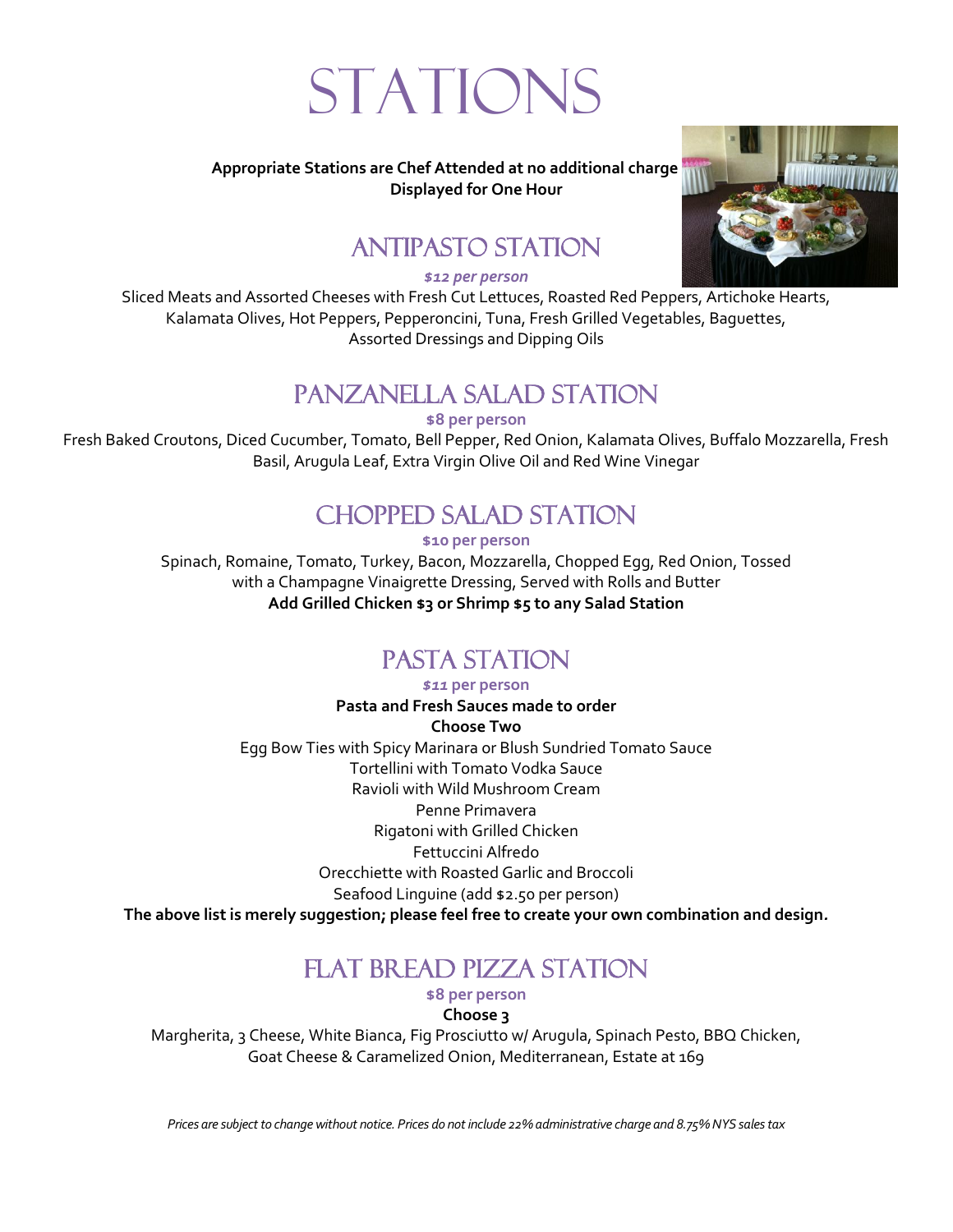# STATIONS CONTINUE

### CARVING STATION

#### *Carved Roasted Meats and Accompaniments, Served with Red Roasted Potatoes OR Braubant Potatoes*



Baked Sugar Cured Ham \$ 9/person Marinated Pork Loin \$ 9/person Oven Roasted Turkey \$10/person Prime Rib Market Tenderloin of Beef Market

#### Mac & cheese Bar

**\$8 per person**

#### **Homemade Mac & Cheese:**

Bacon, Broccoli, Ham, Jalapenos, Mushrooms, Scallions, Roasted Red Peppers

**Lobster +\$4.50**

# TACO STATION

**\$7 per person**

Beef or Chicken, Lettuce, Tomato, Onion, Sour Cream, Mild and Hot Sauce

### Bacon Bar

**\$9.50 per person** Bacon Wrapped Scallops, Candied Bacon Strips, Pineapple Bacon Kabobs, Chocolate Dipped Bacon, Jalapeño Bacon

## Mashed Potato Martini Bar

**\$8 per person**

**Yukon Gold, Purple Russet or Sweet Potato** Served in Martini Glasses with the following toppings: Classic gravy, Butter, Sour Cream, Bacon, Chives, Broccoli, Salsa, Crab Meat, Cheddar Cheese, Corn, and Peas **Add an extra potato for \$2**